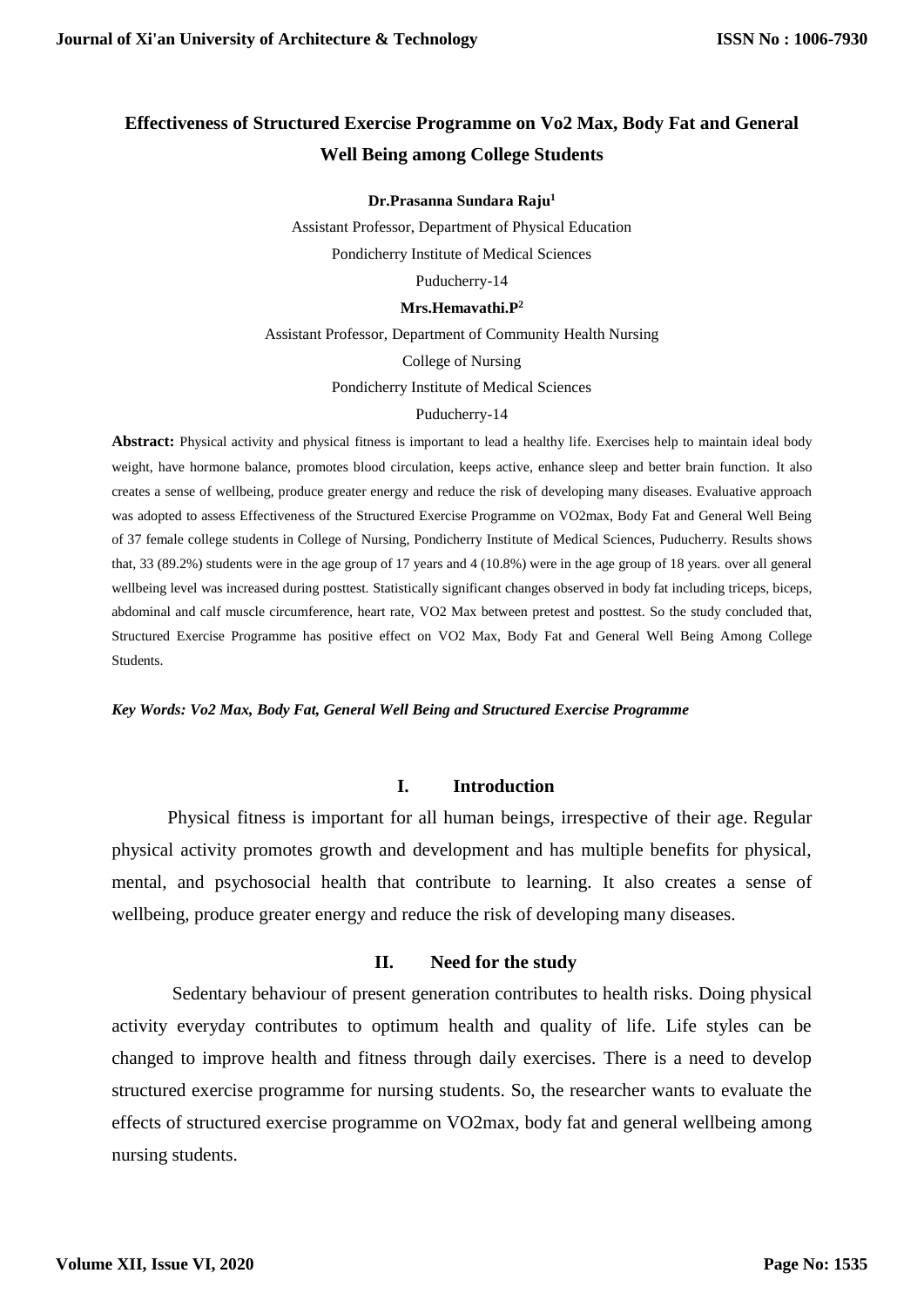### **III. Objectives**

1. To assess Effectiveness of the Structured Exercise Programme on VO2max, Body Fat and General Well Being of female college students.

### **IV. Research Methodology**

Approach: Evaluative approach is used for this study

**Design**: Quasi experimental design (One group pre and posttest)

**Setting:** College of Nursing, Pondicherry Institute of Medical Sciences, Puducherry

**Population:**Female students attending Colleges.

**Samples:** B.Sc Nursing I year Female students

**Sampling technique**: Purposive sampling

**Sample size:** 37 in B.Sc Nursing I year Female students

#### **Sampling Criteria:**

#### **Inclusion criteria:**

- 1. Female students of B.Sc Nursing I year
- 2. Female students willing to participate in the study

#### **Exclusion criteria:**

Female students

- undergone training on structured exercise programme
- With chronic disease problem (Asthma, Spinal cord Back pain, Cardiac problem)
- Involved in regular sports activities or National Cadet corps

#### **Instruments & Tool**

Tool consist of three section

# **Section- A:**

- Demographic data includes age and athlete
- Anthropometric measurement including Height & Weight and Heart rate.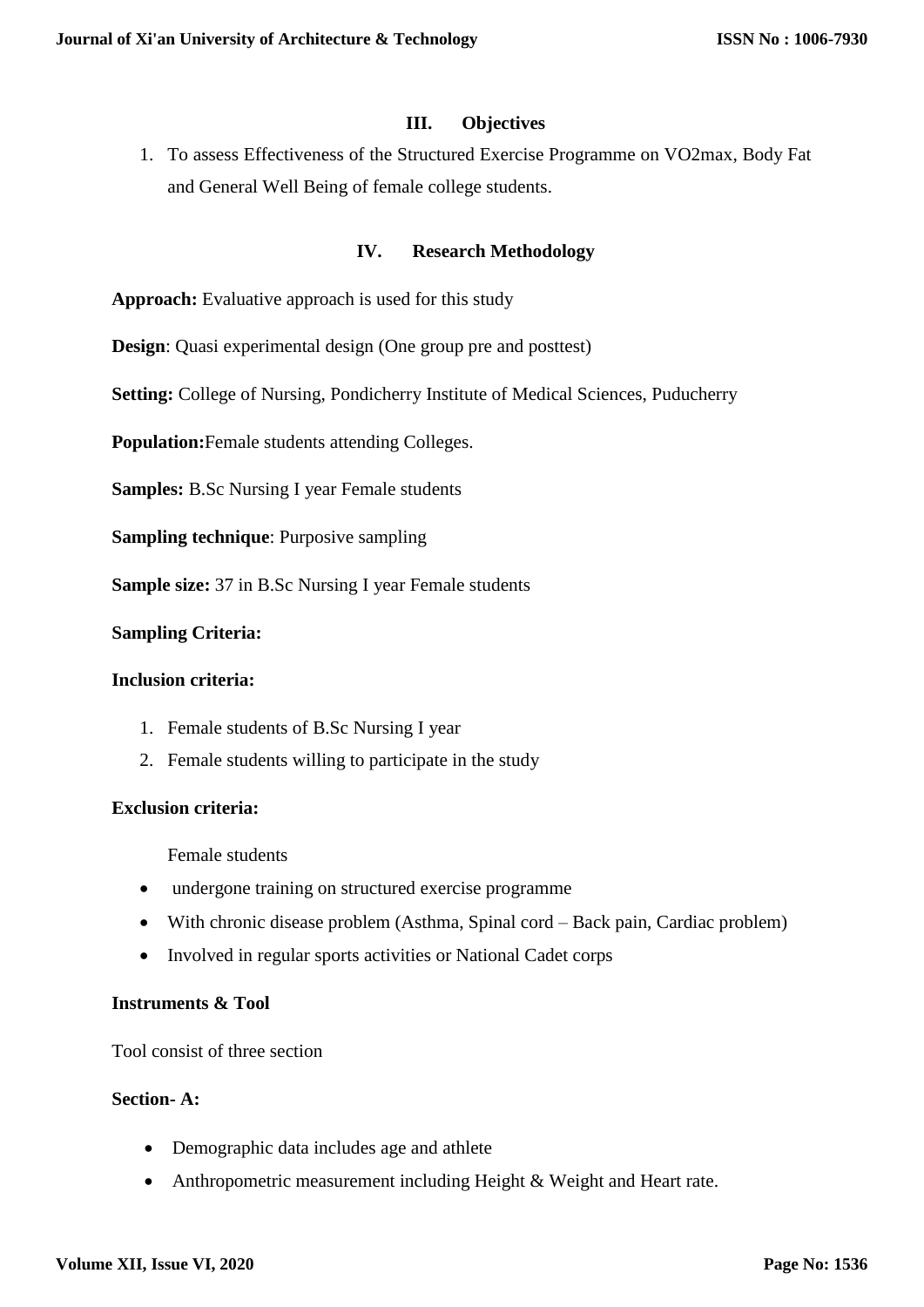#### **Section- B:**

- Measurement of body fat from four different skin sites and take average of skin fold thickness.
- Measurement of Vo2 Maxby cooper run and walk test

**Section- C:** Self-administered closed ended questionnaire on general well-being that focuses on one's subjective feelings of physical, psychological, and social well-being.

#### **V. Ethical Consideration**

 Formal permission obtained from Institutional Review Board and Head of the department by the Researchers. The informed consent was obtained from participant after explaining the purpose of the study. The participants had a freedom to leave the study at her will without assigning any reason. Collected data used only for research purpose without revealing the identity of the study participants.

#### **VI. Data collection methods**

The data was collected over a period of three month at Pondicherry Institute of Medical Sciences Pondicherry. The investigator obtained written permission from each participant after explaining the nature and the purpose of the study. Basic information about the participants was collected. Participants were assessed by cooper 9 minutes' walk and run test for vo2 max, skin fold thickness to measure body fat and general wellbeing in the before the intervention. Structured exercise programme given for one hour for 5 days in a week from Monday to Friday in the evening for three months. At the end of the three months posttest was conducted to test the effectiveness of structured exercise program.

### **VII. Scope of the study**

- The students will be able to know that the structured exercise programme can bring a change in vo2max, body fat and general wellbeing.
- This study would help us to motivate the upcoming batches of nursing students to participate in such exercise programmes.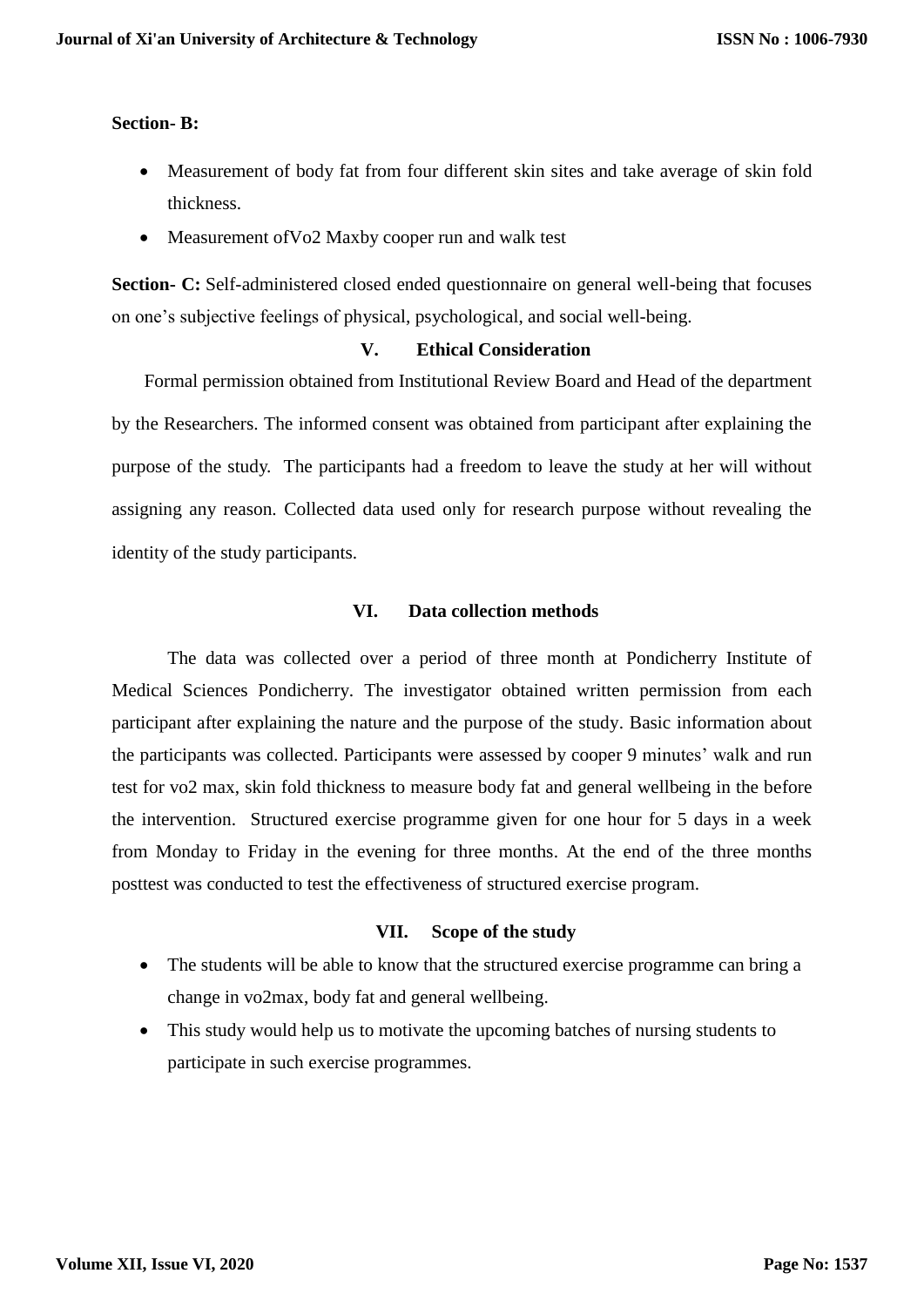### **VIII. Results**

#### **Section:A**

### **Table 1: Distribution of students according to Age**

 **N= 37**

| Age in years | <b>Frequency</b> | Percentage $(\% )$ |
|--------------|------------------|--------------------|
|              |                  |                    |
|              |                  | 10.8               |

Table 1 shows that 33 (89.2%) students were in the age group of 17 years and 4 (10.8%) were in the age group of 18 years.

### **Table 2: Distribution of students according to Athlete**

 **N= 37**

| <b>Athlete</b> | <b>Frequency</b> | Percentage $(\% )$ |
|----------------|------------------|--------------------|
| No             |                  | 91.9               |
| Yes            |                  |                    |

Table 2 shows that 34 (91.9%) students were not an Athlete and only 3 (8.1%) were an Athlete

# **Table 3: Mean, SD of Anthropometric Measurement and Heart rate before and after structured exercise program N=37**

| Anthropometric<br>&<br><b>Measurement</b> | <b>Pretest</b> |           | Post test   |           |  |
|-------------------------------------------|----------------|-----------|-------------|-----------|--|
| <b>Heart rate</b>                         | <b>Mean</b>    | <b>SD</b> | <b>Mean</b> | <b>SD</b> |  |
| Height (cm)                               | 157.62         | 6.647     | 157.89      | 6.883     |  |
| Weight $(kg)$                             | 52.32          | 15.481    | 51.68       | 14.166    |  |
| Heart Rate (bpm)                          | 79.57          | 6.702     | 77.24       | 6.025     |  |

Table 3 shows, Mean pretest Height was  $(157.62 \pm 6.647$ cm) and post test  $(157.89 \pm 1.677)$ 6.883cm). Mean pre test Body Weight  $(52.32 \pm 15.481 \text{kg})$  and post test  $(51.68 \pm 14.166 \text{kg})$ . Mean pre test Heart rate  $(79.57 \pm 6.702$ bpm) and post test  $(77.24 \pm 6.025$ bpm).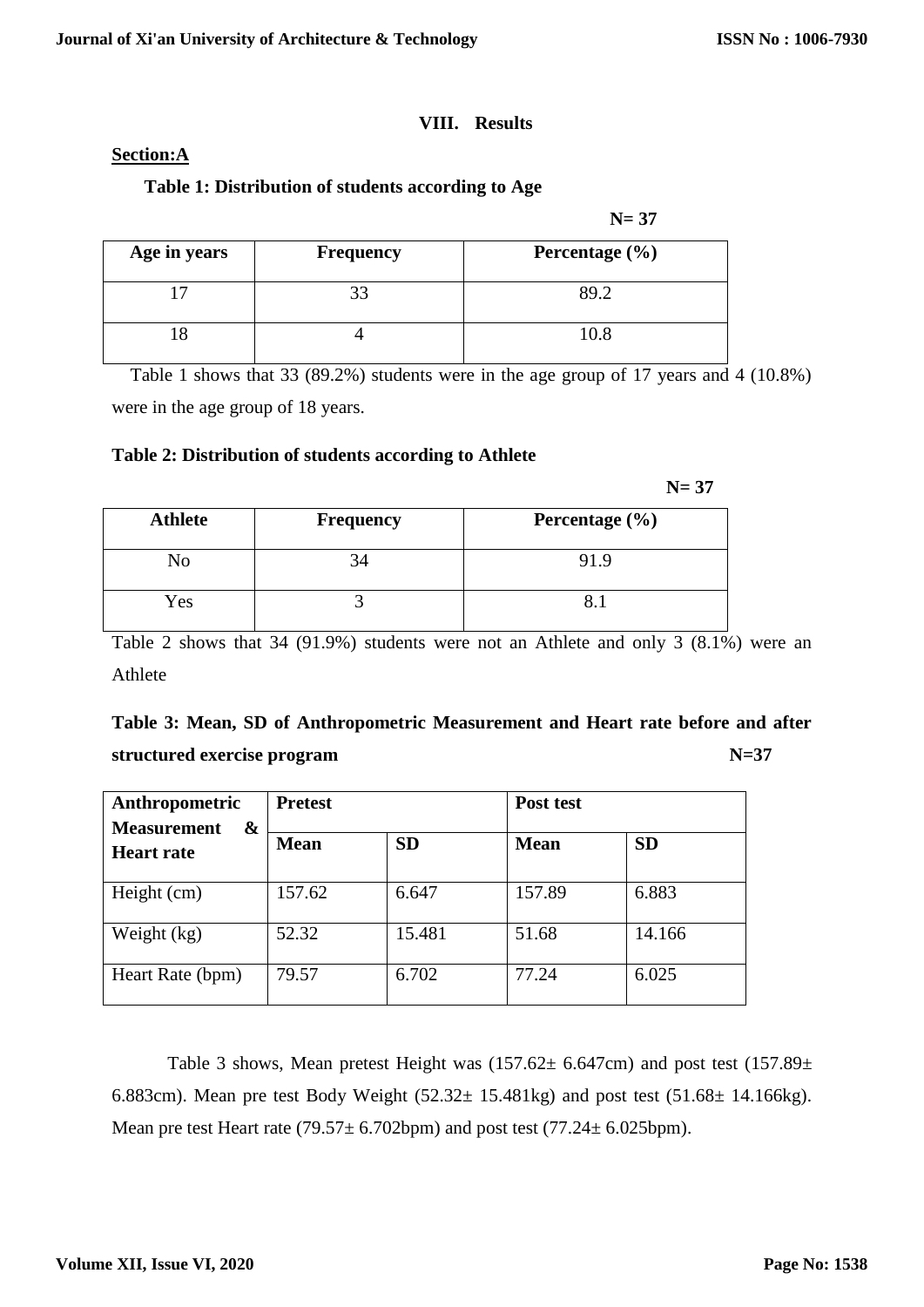# **Section B**

| <b>Body Fat</b> | <b>Pre test</b> |           | Post test   |           |
|-----------------|-----------------|-----------|-------------|-----------|
|                 | <b>Mean</b>     | <b>SD</b> | <b>Mean</b> | <b>SD</b> |
| Triceps(mm)     | 8.14            | 2.679     | 6.89        | 2.797     |
| Biceps (mm)     | 4.19            | 1.543     | 11.38       | 3.157     |
| Abdomen (mm)    | 8.49            | 3.437     | 9.86        | 3.155     |
| Calf(mm)        | 10.76           | 3.209     | 12.54       | 3.671     |

# **Table 4: Mean, SD of bodyfat before and after structured exercise program**

 **N=37**

Table 4 shows, Mean pretest Triceps was  $(8.14 \pm 2.679$ mm) and post test  $(6.89 \pm 1.679)$ 2.797mm). Mean pre test Biceps  $(4.19 \pm 1.543$ mm) and post test  $(11.38 \pm 3.157$ mm). Mean pre test Abdomen (8.49± 3.437mm) and post test (9.86± 3.155mm). Mean pre test calf (10.76± 3.209mm) and post test (12.54± 3.671mm).

### **Section C- General wellbeing**

# **Table 6: Distribution of students according to general wellbeing**

 **N=37**

| <b>General</b> | <b>Scoring</b>                   | <b>Pretest</b> |                    | Post test      |                    |  |
|----------------|----------------------------------|----------------|--------------------|----------------|--------------------|--|
| wellbeing      |                                  | F              | Percentage $(\% )$ | F              | Percentage $(\% )$ |  |
| My health      | Poor                             | 1              | 2.7                | $\Omega$       | $\theta$           |  |
|                | Average                          | 15             | 40.5               | 8              | 21.6               |  |
|                | Good                             | 19             | 51.4               | 26             | 70.3               |  |
|                | Excellent                        | $\overline{2}$ | 5.4                | 3              | 8.1                |  |
| Health status  | Worse now than one<br>month ago  | 3              | 8.1                | 5              | 13.5               |  |
|                | About the same                   | 27             | 73.0               | 11             | 29.7               |  |
|                | Better now than one<br>month ago | $\overline{7}$ | 18.9               | 21             | 56.8               |  |
| Body pain      | Severe                           | $\mathbf{1}$   | 2.7                | $\overline{4}$ | 10.8               |  |
|                | Moderate                         | 5              | 13.5               | 10             | 27.0               |  |
|                | Mild                             | 16             | 43.2               | 18             | 48.6               |  |
|                | <b>Nil</b>                       | 15             | 40.5               | 5              | 13.5               |  |
| Paininterfere  | Quite a bit/Extremely            | $\overline{2}$ | 5.4                | $\overline{2}$ | 5.4                |  |
|                | A little bit/moderately          | 19             | 51.4               | 23             | 62.2               |  |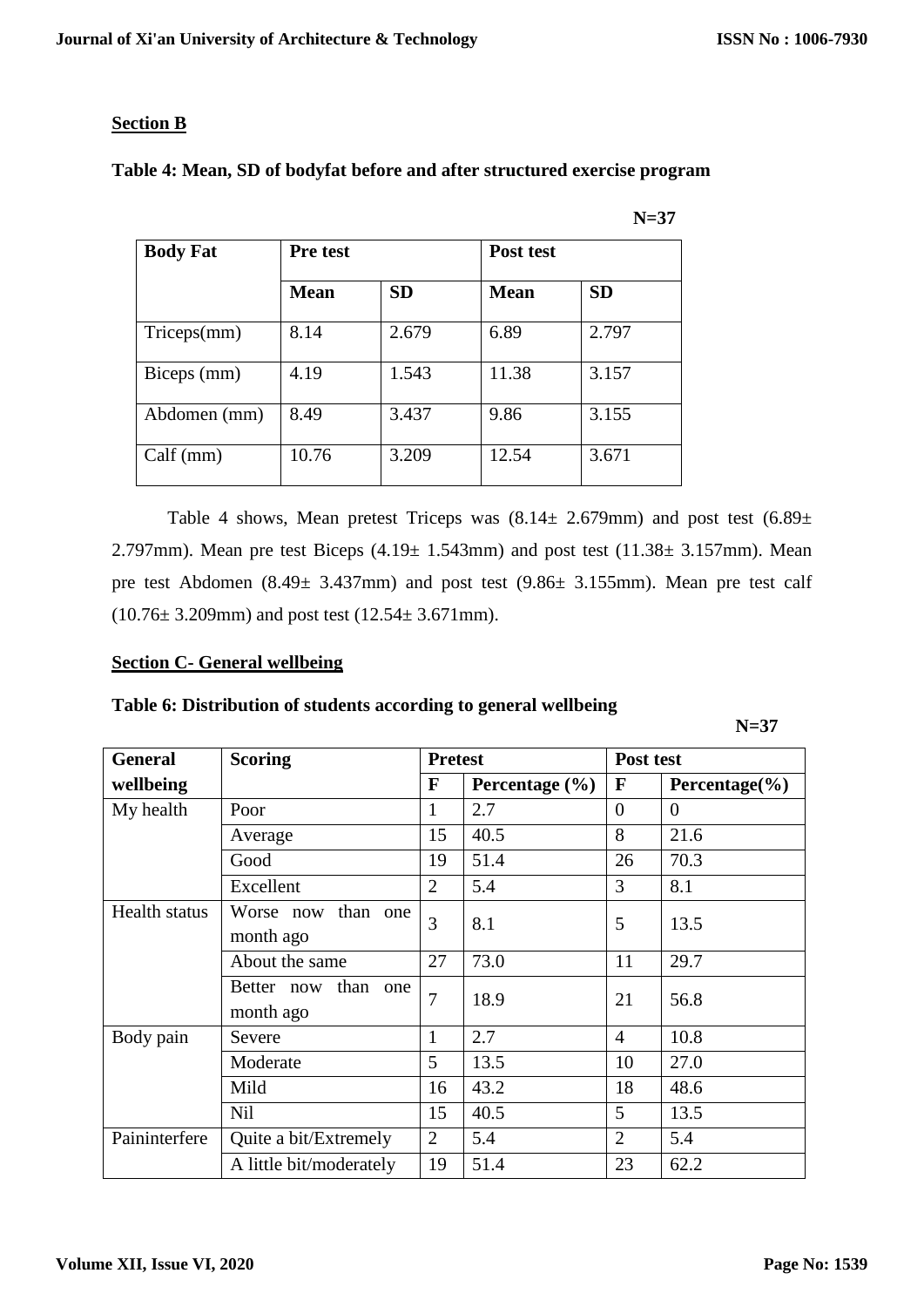|                | Not at all          | 16             | 43.2     | 12       | 32.4     |
|----------------|---------------------|----------------|----------|----------|----------|
| Waking up      | <b>Never</b>        | $\overline{0}$ | $\theta$ | 1        | 2.7      |
| fresh          | Few of the days     | 11             | 29.7     | 14       | 37.8     |
|                | Most of the days    | 14             | 37.8     | 16       | 43.2     |
|                | Almost all the days | 12             | 32.4     | 6        | 16.2     |
| Interaction    | Poor                | $\overline{2}$ | 5.4      | 1        | 2.7      |
| with relatives | Average             | $\overline{7}$ | 18.9     | 1        | 2.7      |
|                | Good                | 14             | 37.8     | 22       | 59.5     |
|                | Excellent           | 14             | 37.8     | 13       | 35.1     |
| Interaction    | Poor                | 1              | 2.7      | $\Omega$ | $\theta$ |
| with friends   | Average             | 1              | 2.7      | 3        | 8.1      |
|                | Good                | 20             | 54.1     | 16       | 43.2     |
|                | Excellent           | 15             | 40.5     | 18       | 48.6     |
| Overcoming     | Chat with friends   | 17             | 45.9     | 22       | 59.5     |
| stress         | Eat a lot           | $\overline{4}$ | 10.8     | 3        | 8.1      |
|                | Praying             | 12             | 32.4     | 8        | 21.6     |
|                | Meditation          | $\overline{4}$ | 10.8     | 4        | 10.8     |

Table 6, shows that over all general wellbeing level increased during posttest after structured exercise programme.

|                        |                    |                |                    |                | $N=37$             |
|------------------------|--------------------|----------------|--------------------|----------------|--------------------|
| <b>Item</b>            | <b>Rating</b>      |                | <b>Pretest</b>     |                | Post test          |
|                        |                    | F              | Percentage $(\% )$ | F              | Percentage $(\% )$ |
|                        | None of the time   | 1              | 2.7                | $\overline{2}$ | 5.4                |
| Cool and relaxed       | Little of the time | 12             | 32.4               | 14             | 37.8               |
|                        | Most of the time   | 21             | 56.8               | 17             | 45.9               |
|                        | All the time       | 3              | 8.1                | $\overline{4}$ | 10.8               |
|                        | None of the time   | 6              | 16.2               | 6              | 16.2               |
| Low<br>or <sub>l</sub> | Little of the time | 25             | 67.6               | 25             | 67.6               |
| depressed              | Most of the time   | 5              | 13.5               | 5              | 13.5               |
|                        | All the time       | $\mathbf{1}$   | 2.7                |                | 2.7                |
|                        | None of the time   | $\mathbf{1}$   | 2.7                | $\mathbf{1}$   | 2.7                |
| Calm<br>and 1          | Little of the time | 1              | 2.7                | 9              | 24.3               |
| peaceful               | Most of the time   | 13             | 35.1               | 16             | 43.2               |
|                        | All the time       | 22             | 59.4               | 11             | 29.7               |
|                        | None of the time   | $\mathbf{1}$   | 2.7                | 6              | 16.2               |
| Tired                  | Little of the time | 12             | 32.4               | 8              | 21.6               |
|                        | Most of the time   | 24             | 64.9               | 22             | 59.5               |
|                        | All the time       | $\overline{0}$ | $\Omega$           | $\overline{0}$ | $\overline{0}$     |
|                        | None of the time.  | $\mathbf{1}$   | 2.7                | $\overline{2}$ | 5.4                |
| Full of energy         | Little of the time | 3              | 8.1                | $\overline{2}$ | 5.4                |
|                        | Most of the time   | 11             | 29.7               | 15             | 40.5               |
|                        | All the time       | 22             | 59.4               | 17             | 45.9               |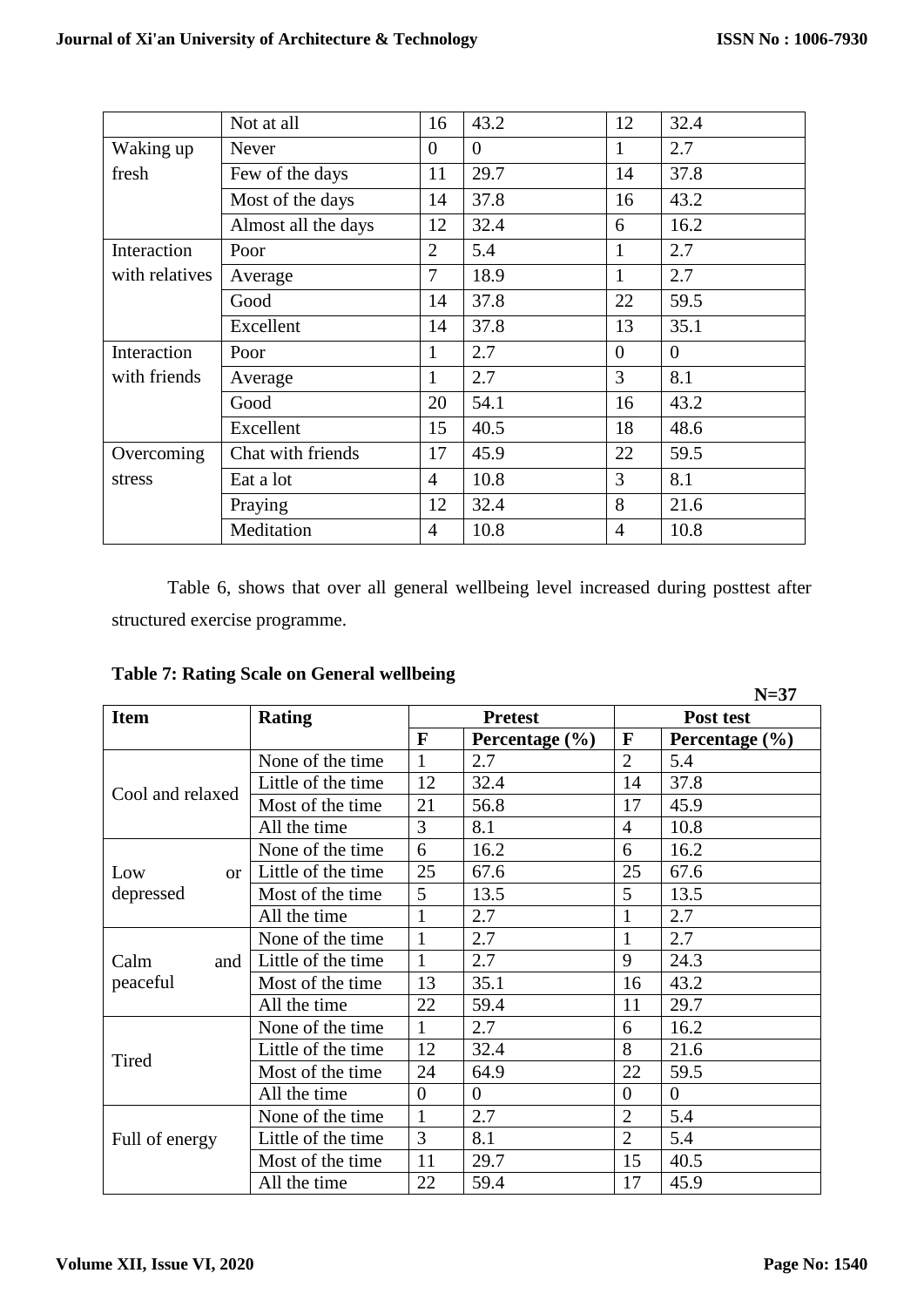|                      | None of the time   | 9              | 24.3           | $\overline{7}$ | 18.9           |
|----------------------|--------------------|----------------|----------------|----------------|----------------|
|                      | Little of the time | 22             | 59.5           | 23             | 62.2           |
| Anxious              | Most of the time   | 3              | 8.1            | 4              | 10.8           |
|                      | All the time       | 3              | 8.1            | $\overline{2}$ | 5.4            |
|                      | None of the time   | $\mathbf{1}$   | 2.7            | $\mathbf{1}$   | 2.7            |
| Confident<br>and     | Little of the time | 8              | 21.6           | 9              | 24.3           |
| happy                | Most of the time   | 19             | 51.4           | 15             | 40.5           |
|                      | All the time       | 9              | 24.3           | 12             | 32.4           |
|                      | None of the time   | $\mathbf{1}$   | 2.7            | 3              | 8.1            |
| Good sleep           | Little of the time | 12             | 32.4           | 11             | 29.7           |
|                      | Most of the time   | 12             | 32.4           | 13             | 35.2           |
|                      | All the time       | 12             | 32.4           | 10             | 27.0           |
|                      | None of the time   | 8              | 21.6           | 11             | 29.7           |
| <b>Stress</b><br>and | Little of the time | 26             | 70.3           | 14             | 37.8           |
| pressure             | Most of the time   | 3              | 8.1            | 9              | 24.3           |
|                      | All the time       | $\overline{0}$ | $\overline{0}$ | $\overline{0}$ | $\overline{0}$ |
|                      | None of the time   | 6              | 16.2           | $\overline{7}$ | 19.0           |
| nervous              | Little of the time | 21             | 56.8           | 25             | 67.5           |
|                      | Most of the time   | 6              | 16.2           | 5 <sup>5</sup> | 13.5           |
|                      | All the time       | 1              | 2.7            | $\overline{0}$ | $\overline{0}$ |
|                      | None of the time   | 3              | 8.1            | $\overline{7}$ | 18.9           |
| Over eat             | Little of the time | 19             | 51.4           | 20             | 54.1           |
|                      | Most of the time   | 15             | 40.5           | 10             | 27.0           |
|                      | All the time       | $\overline{0}$ | $\overline{0}$ | $\overline{0}$ | $\overline{0}$ |

Table 7, shows that no change observed in the low or depressed area. Other areas positive changes observed in posttest.

### **Section D: Effectiveness of Structured Exercise Programme**

# **Table 8: Paired 't' value of pre and posttest height**

 **N=37**

|                                                        | <b>Mean</b> | Std.<br><b>Deviation</b> | Std.<br><b>Error</b><br><b>Mean</b> | 95% Confidence<br>Interval of the<br><b>Difference</b><br>Lower | <b>Upper</b> |          | df | Sig. $(2-$<br>tailed) |
|--------------------------------------------------------|-------------|--------------------------|-------------------------------------|-----------------------------------------------------------------|--------------|----------|----|-----------------------|
| <b>Pre height <math>-</math></b><br><b>Post Height</b> | $-.270$     | 1.217                    | .200                                | $-.676$                                                         | .135         | $-1.351$ | 36 | .185                  |

Table 8: shows that statistically no significant difference found in pre and posttest height of female college students. It reveals that Structured Exercise Programme has no effect on height of the students.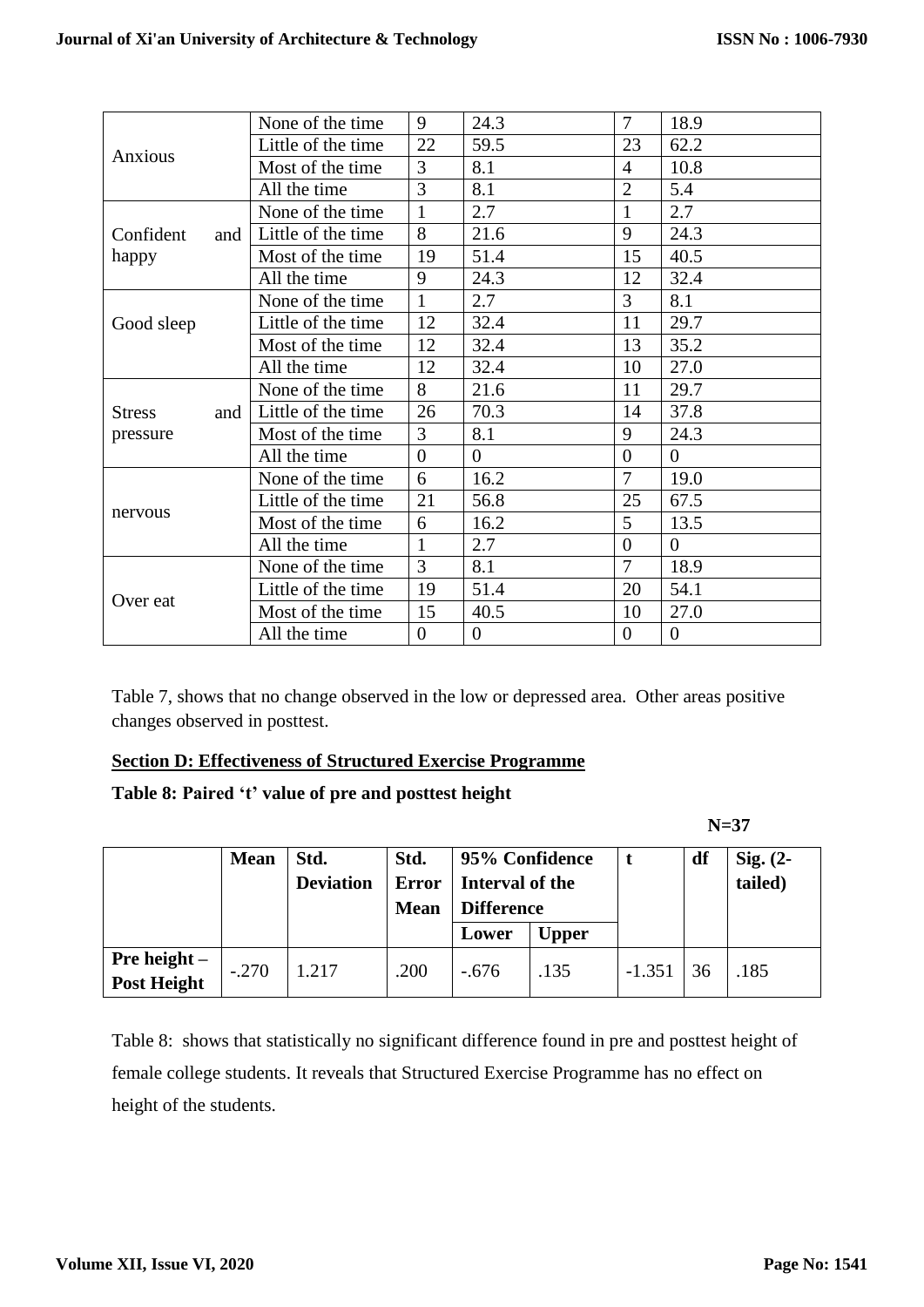# **Table 9: Paired sample correlation of pre and posttest height**

 **N=37**

|                        | <b>Correlation -r</b> | Sig. |
|------------------------|-----------------------|------|
| Pre_Height&Post_Height | 984                   | .000 |

Table 9: shows that statistically highly significant correlation found between pre and posttest height female college students.

# **Table 10: Effectiveness of Structured Exercise Programme on Weight and heart rate Vo2 Max, Body Fat among Students by Wilcoxon Signed Ranks Test**

 **N=37**

| Weight                                              | <b>Negative Rank</b>      |              |              |                 | <b>Positive Rank</b> |              | <b>Test statistics</b>      |                  |              |
|-----------------------------------------------------|---------------------------|--------------|--------------|-----------------|----------------------|--------------|-----------------------------|------------------|--------------|
| <b>Heart Rate</b>                                   | $\mathbf n$               | <b>Mean</b>  | <b>Sum</b>   | $\mathbf n$     | <b>Mean</b>          | <b>Sum</b>   | <b>Ties</b>                 | $\mathbf{Z}$     | $\mathbf{p}$ |
| <b>Body Fat&amp;</b>                                |                           | <b>Ranks</b> | <b>of</b>    |                 | <b>Ranks</b>         | <b>of</b>    |                             |                  |              |
| Vo <sub>2</sub> Max                                 |                           |              | <b>Ranks</b> |                 |                      | <b>Ranks</b> |                             |                  |              |
| Post_Weight -<br>Pre_Weight                         | 17 <sup>a</sup>           | 11.41        | 194.00       | 7 <sup>b</sup>  | 15.14                | 106.00       | 13 <sup>c</sup>             | $-1.260^b$       | .208         |
| Post_HR -<br>Pre_HR                                 | 21 <sup>d</sup>           | 18.69        | 392.50       | 10 <sup>e</sup> | 10.35                | 103.50       | 6                           | $-2.847^b$       | .004         |
| Post_Triceps<br>$(mm)$ -<br>Pre_Triceps<br>(mm)     | 23 <sup>g</sup>           | 16.65        | 383.00       | 7 <sup>h</sup>  | 11.71                | 82.00        | $7^{i}$                     | $-3.128^{b}$     | .002         |
| Post_Biceps<br>$(mm)$ -<br>Pre_Biceps<br>(mm)       | $\mathbf{0}^{\mathbf{j}}$ | .00          | .00          | 37 <sup>k</sup> | 19.00                | 703.00       | $\overline{0}$ <sup>1</sup> | $-5.310^c$       | .000         |
| Post_Abdominal<br>$(mm)$ -<br>Pre_Abdominal<br>(mm) | 11 <sup>m</sup>           | 9.36         | 103.00       | 20 <sup>n</sup> | 19.65                | 393.00       | 6 <sup>o</sup>              | $-2.860^{\circ}$ | .004         |
| Post_Calf(mm)<br>- Pre_Calf(mm)                     | 8 <sup>p</sup>            | 16.94        | 135.50       | 26 <sup>q</sup> | 17.67                | 459.50       | 3 <sup>r</sup>              | $-2.783c$        | .005         |
| Post Total -<br>Pre_Total                           | $22^s$                    | 12.86        | 283.00       | $3^t$           | 14.00                | 42.00        | $12^{\mathrm{u}}$           | $-3.373^{b}$     | .001         |
| Post_Rounds -<br>Pre Rounds                         | 26 <sup>v</sup>           | 17.38        | 452.00       | $7^w$           | 15.57                | 109.00       | $4^x$                       | $-3.069b$        | .002         |

b. Based on positive ranks.

c. Based on negative ranks.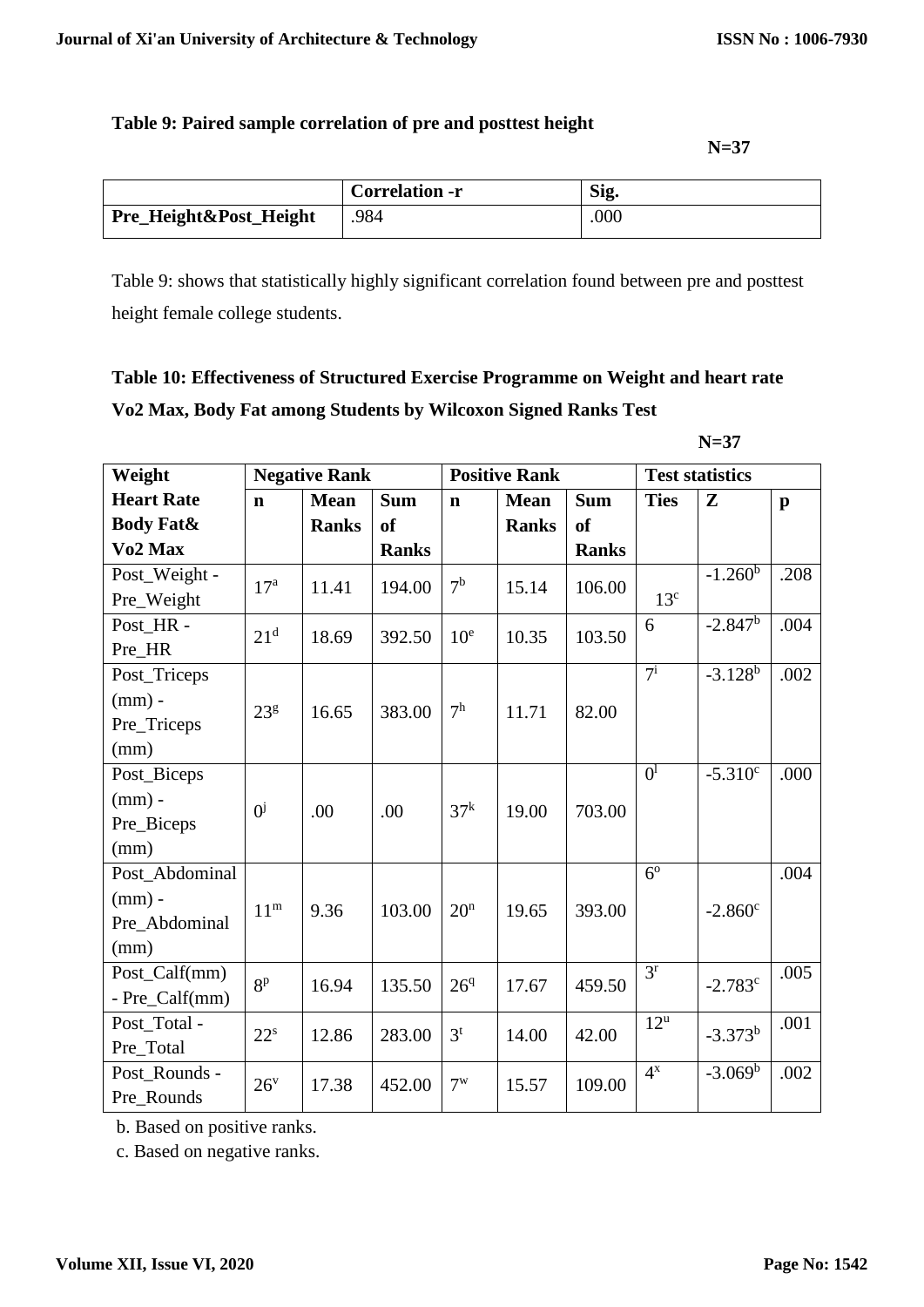Table 9 shows that, statistically significant change observed in body fat including triceps, biceps, abdominal and calf muscle circumference, heart rate, Vo2 Max between pretest and posttest.

# **Table 10: Association of pre and post health status by Chi-Square Tests**

**N= 37**

|                  | <b>Value</b> | df | Asymp. | Sig. | $(2 -$ |
|------------------|--------------|----|--------|------|--------|
|                  |              |    | sided) |      |        |
| McNemar-Bowker   | 15.000       | 3  | .002   |      |        |
| Test             |              |    |        |      |        |
| N of Valid Cases | 36           |    |        |      |        |

Table 10 shows that statistically significance association found between pre and post health status.

#### **IX. Conclusion**

Results shows statistically significant changes in Vo2 Max, body fat and general wellbeing of female college students between pretest and posttest. So the study findings support the hypothesis that structure exercise programme has positive impact on Vo2 Max, body fat and general wellbeing of female college students.

### **X. Recommendations**

- A similar study could be replicated on a larger population to generalize the findings.
- Studies can be done having control group to compare the effect of intervention.
- Structured exercise programme can be implemented as part of their daily routine to promote physical activity and prevent lifestyle diseases.

# **XI. Acknowledgements**

1. Dr. Rebecca Samson, Dean, Professor & Head, Dept. of Community Health Nursing,

College of Nursing, Pondicherry Institute of Medical Sciences, Puducherry-14

- 2. Dr.Malarvizhi.S, Professor and Head, Dept.of Medical and surgical Nursing, College of Nursing, Pondicherry Institute of Medical Sciences, Puducherry-14
- 3. Dr. K. Ravichandran, Lecturer, Biostatistics, Pondicherry Institute of Medical Sciences, Puducherry-14